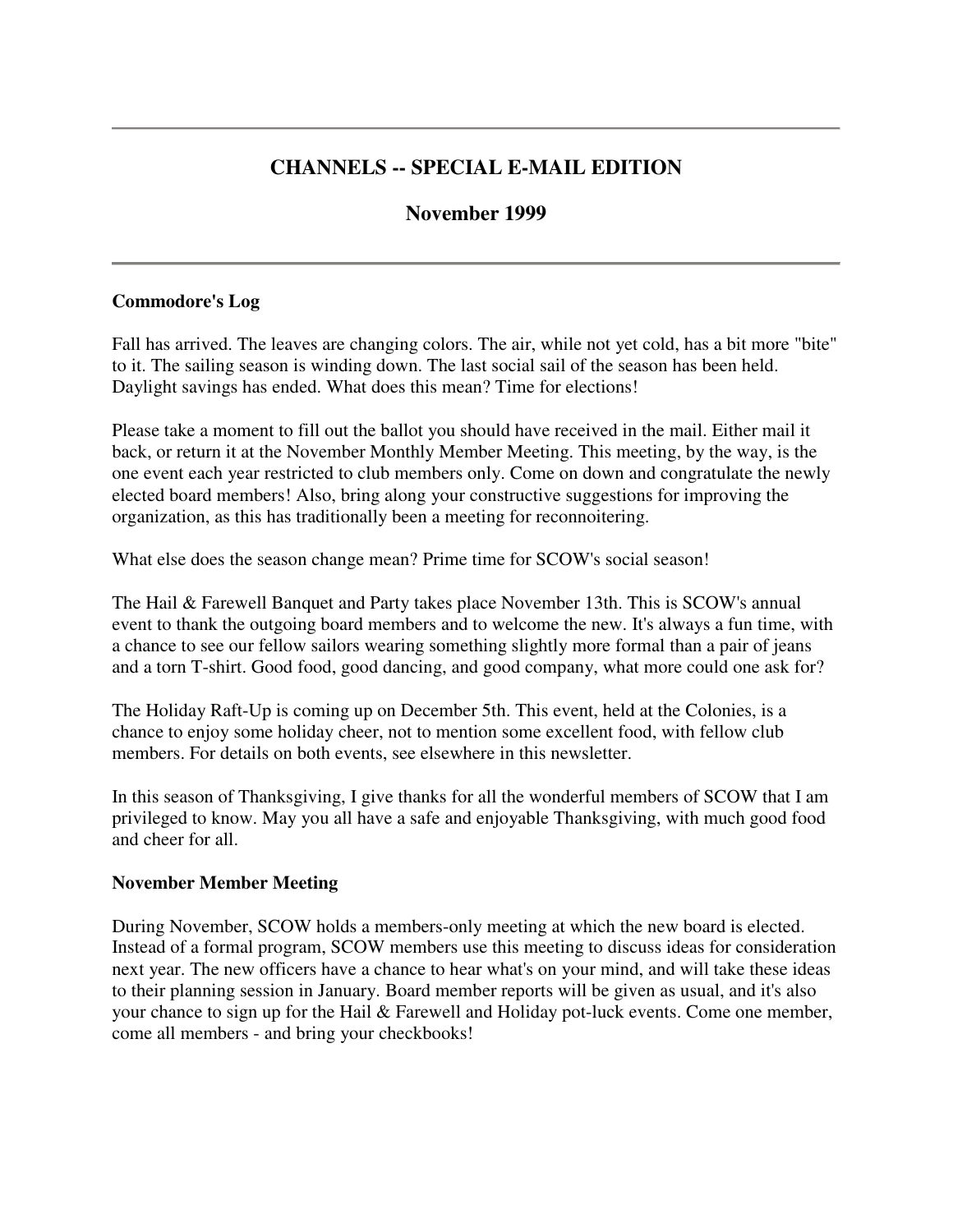### **Wanted: The VOICE of SCOW!**

# **RJ Bruening**

Do you have a pleasant telephone voice? Would you like to help the club without leaving your home? SCOW needs a "voice" to record new messages on the hot line, check for new messages, and refer message contents to the proper persons in the club. To audition for this job (that's a fancy word for volunteer), please call 202-628-SAIL, and press 4 for the audition line. (There will be no prompt for this line, just press 4 before you hear the "tone to leave a message"). Call from the telephone you would use. There is a big difference in quality of the sound from telephones. Leave your name and phone number, and read a bit of ChaNNels into the telephone, or anything else you have on hand, so we can get a feel for how your telephone sounds. I'm sure we'll have lots of candidates, so be patient with us while we weed through the applicants!

### **Hail & Farewell Fast Approaches! November 13**

You've read the articles, e-mails and flyers. How much reminding do you need? Well, once more couldn't hurt....

SCOW's Hail & Farewell is a grand party held every year in honor of the outgoing and incoming boards of directors and gracious volunteers who've selflessly contributed their time and talents over the year - and the millennium.

While tuxes and sequins are encouraged, they are definitely not required. This is just a fancierthan-usual gathering with the same friends you've seen all year at the marina. Wear any garb you'd put on for a special evening out.

The party begins at 7:00 with a cash bar and mingling. The buffet opens at 7:45, and the program will begin around 9:00. After that, there's dancing with music provided by RadioPro DeeJays until midnight.

The final details:

Saturday, November 13 Fort Myer Officers Club, the Abrams & Chaffee Room (directions below) 7:00 pm - midnight \$30 per person

Send your checks Make them payable to SCOW,

and send them to:

Mary & Alain Bashore 12498 Sweet Leaf Terr. Fairfax, VA 22033-2460. (Include the name of your date, too, because we use this list to make place cards.)

The cutoff for reservations is November 8, at the member meeting.

If you'd like more information, please call Denise Malueg at 703-683-2088.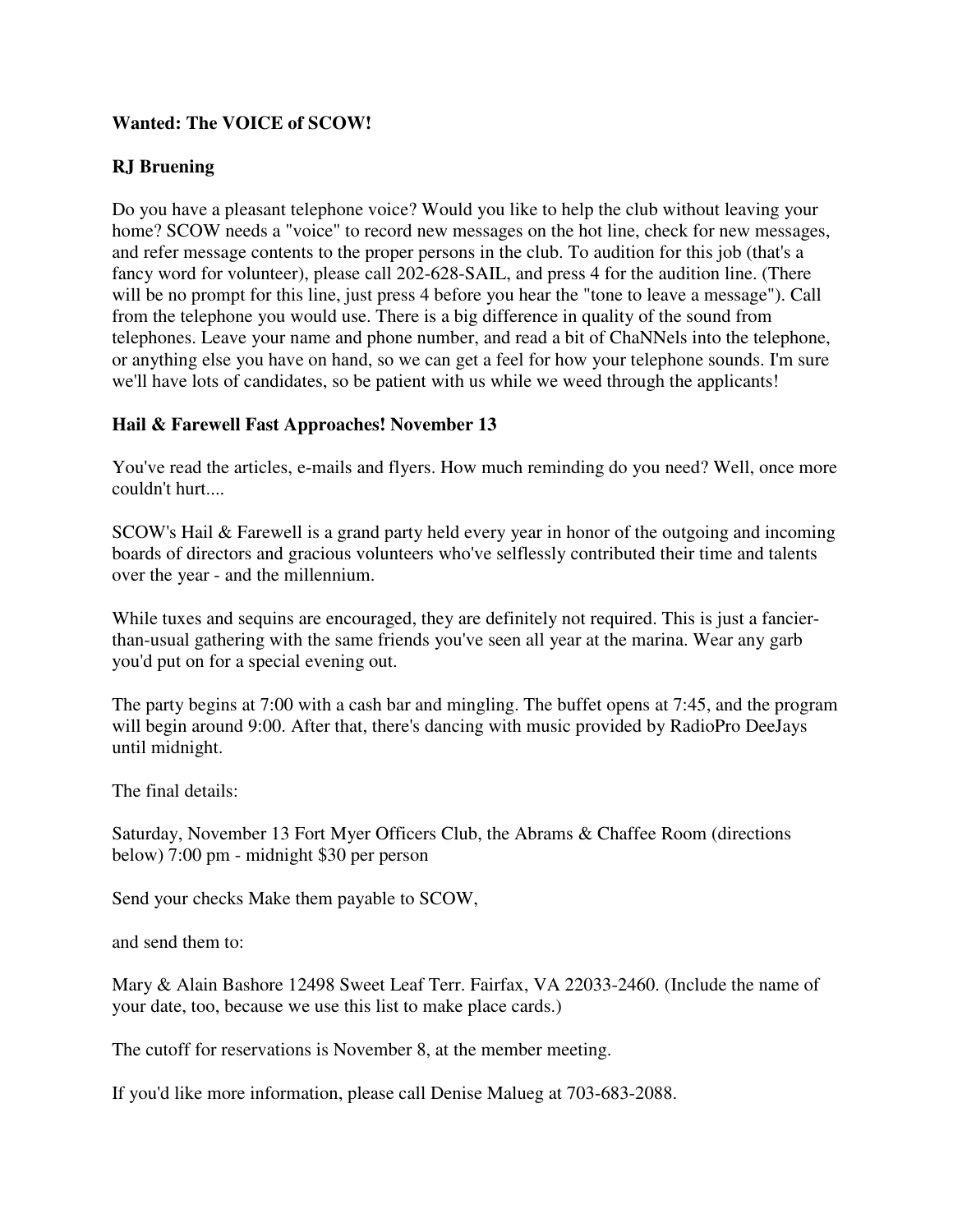Directions to Fort Myer (next to Arlington Cemetery)

From Washington, DC: Cross 14th Street Bridge and follow 1-395 south to the Washington Blvd/Rt. 27 exit (8B). Follow Washington Blvd. to exit sign to Fort Myer. Enter the fort (Hatfield Gate) and ask for Officer's Club. Or; take Rt. 50 West across Theodore Roosevelt Bridge and bear right immediately to exit at Rosslyn. Make first left on Fort Myer Drive, which turns to Mead after crossing Route 50, and proceed to stop sign, where a right (on Marshall) will lead to the entrance. Proceed 0.6 miles to Officer's Club. Parking is on the right.

From Northern Maryland Suburbs: Take 1-495 west to Washington Parkway south. Exit at Key Bridge and make a left at the traffic light (Fort Myer Drive). Proceed straight, where it turns into Mead after crossing over Route 50. A right at the stop sign (Marshall) will lead to the entrance. Drive straight ahead for 0.6 mile to Officer's Club and parking is on the right.

From Alexandria and Southern Maryland Suburbs: Take George Washington Pkwy north to Route 50 exit by Memorial Bridge. Exit Route 50 at Rosslyn and make first left on Fort Myer Drive. Proceed as above.

From South or West Suburbs in Virginia: Traveling north (or east) on 1-95/395, take exit 8AWashington BlvdFort Myer. Bear left onto Washington Blvd., and take the 3rd exit (1/2 mile) to Ft. Myer. Enter the fort at the Hatfield Gate and ask for Officer's Club. Traveling east on 1-66, take the Pentagon/Hwy 110 exit right after Key Bridge. Immediately watch for the first (sharp) exit, Marshall Drive. Go past entrance and to Officer's Club as above. Traveling east on Route 50, make a right at the light on Pershing Drive after passing Washington Blvd. Turn right at the Henry Gate and ask for Officer's Club.

### **Social Wrap-Up Bill Clark, Jr.**

We are nearing the end of another great year for SCOW. Now comes the time to reflect on the gifts of friendship and fair winds we have been given this year. It is also the time to dance and eat ourselves silly! To this end, the organization of the Holiday Raftup has begun. Betsy Troeder, who was temporarily transplanted to Scotland these last two years, has returned with a new degree in landscape architecture and the same fervor she's always had. I appreciate her volunteering to chair one of SCOW's most popular events, and I know she's looking forward to seeing her old SCOW friends at the raftup.

I'd also like to thank all of the members and their friends who have volunteered to make this a successful social season. Please continue to support the new Social Director in the same way. A special acknowledgement goes to the Board for all of the advice and expertise they have shared with me this year. Have Fun!

### **Holiday Raftup**

Once again the winter holiday season is upon us! And as always, the SCOW Holiday Raftup will be held shore-side where festive clothing replaces foul weather gear, galley cooking is replaced by a more elegant look, and the reds and greens of port and starboard take on a an alternative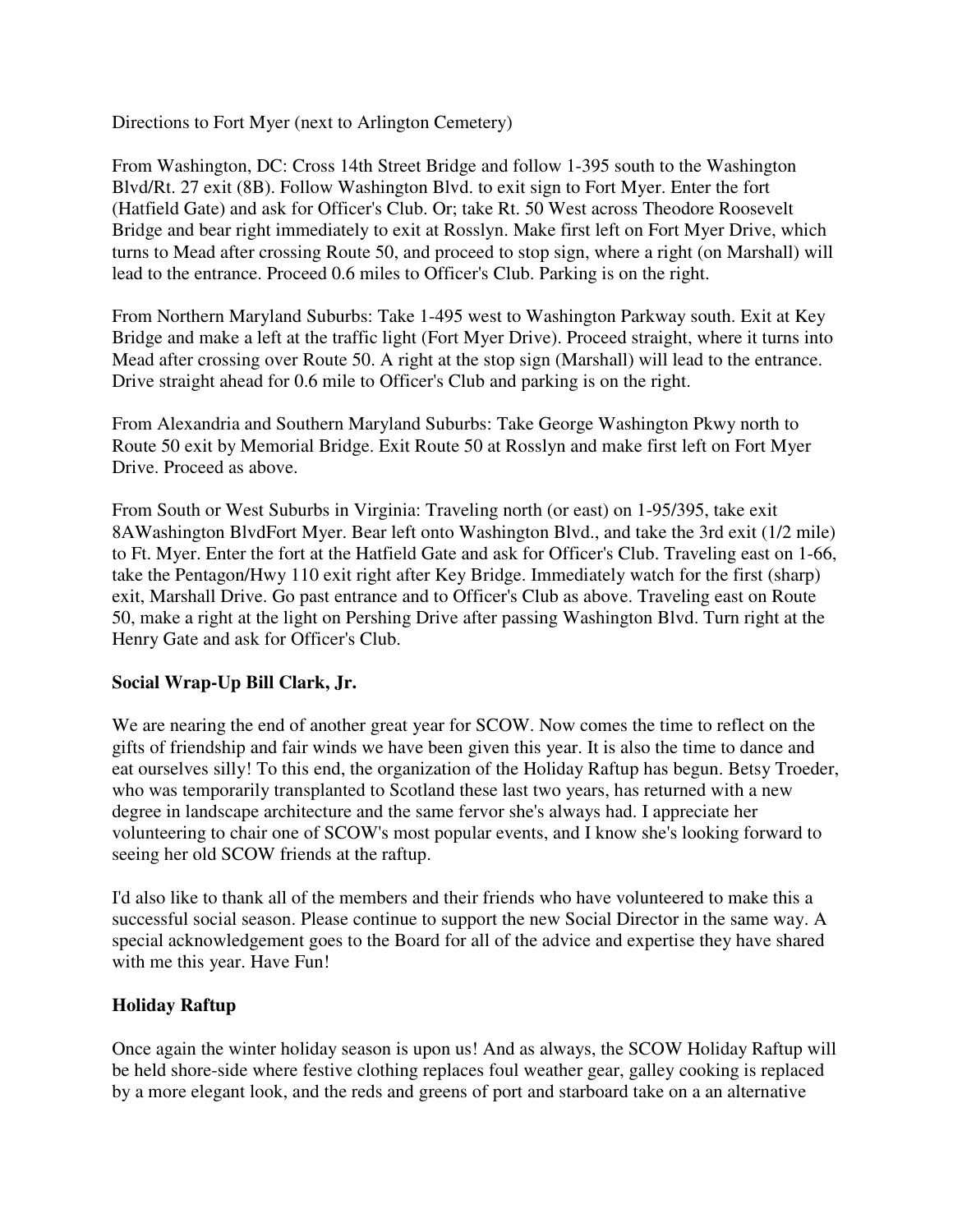meaning. It's also when SCOW members who don't regularly attend SCOW events come to renew friendships and begin the winter activities with us. It's usually one of the best attended SCOW events and looked forward to by all! Here are the details:

When: December 5, 1999 Where: The Colonies of McLean Old Meadow Road McLean, VA 22102 Time: Beginning at 5:30 PM Cost: Your favorite cooked dish (Ok... If you can't cook, a store-bought delicacy will be accepted) \* Plan to serve 10 or so RSVP: Betsy Troeder, (703) 933-1638 or etroeder@aol.com

SCOW will provide a baked ham as well as drinks, but as not everyone eats ham, alternative main dishes will be appreciated. Other considerations are appetizers, vegetable dishes, casseroles, and desserts. At the November meeting I'll pass around a sheet of paper to record the dish you plan to bring to the holiday dinner. This way we can see what each other is bringing and attempt to balance out the courses. If you are unable to attend the meeting, please either call or email me to let me know what you expect to bring (again, so we can balance things out!).

December 5th is also the 3rd night of Chanukah, so we'll have a Menorah on hand. If you would like to light the candles with me, please let me know prior to the evening (if possible) so that I know to find you (since there will be so many people at the dinner, if I don't know to look for you, you might miss it!).

That's all for now. More details to follow at the November (election) meeting! See y'all there!

#### **Bay Activities**

#### **Jack Schwartz**

Well, the weather is cooling off, but the winds are great and it is a fine time for some brisk Autumn sailing. At this writing, BJ & Bruce McMillian have embarked on a 2-week cruise of the lower Bay on At Last II. Many SCOW members have benefited from their generous invitations for day and weekend sails aboard their catamaran this summer. We're all envious of them!

No other scheduled raftups for the remainder of this year, but remember, any nice day can be a SCOW Bay Day Sail! Skippers who call me will be rewarded with a full complement of eager crew members with whom to share a sail.

I will be sailing Odyssey north to Bert Jabin's Boat Yard sometime around November 20 (give or take a week, depending on weather). Should be some brisk sailing! Experienced crew interested in joining this trip can contact me. (Those allergic to dogs need not apply.)

In next month's article, I look forward to sharing a review of the Oct 23 Fowl Weather Cruise to Leadenham Creek organized by Allan Lewis.

Editor's note: The below listing appears with only one tab between 'columns' so you can cut and paste for proper format if you like.